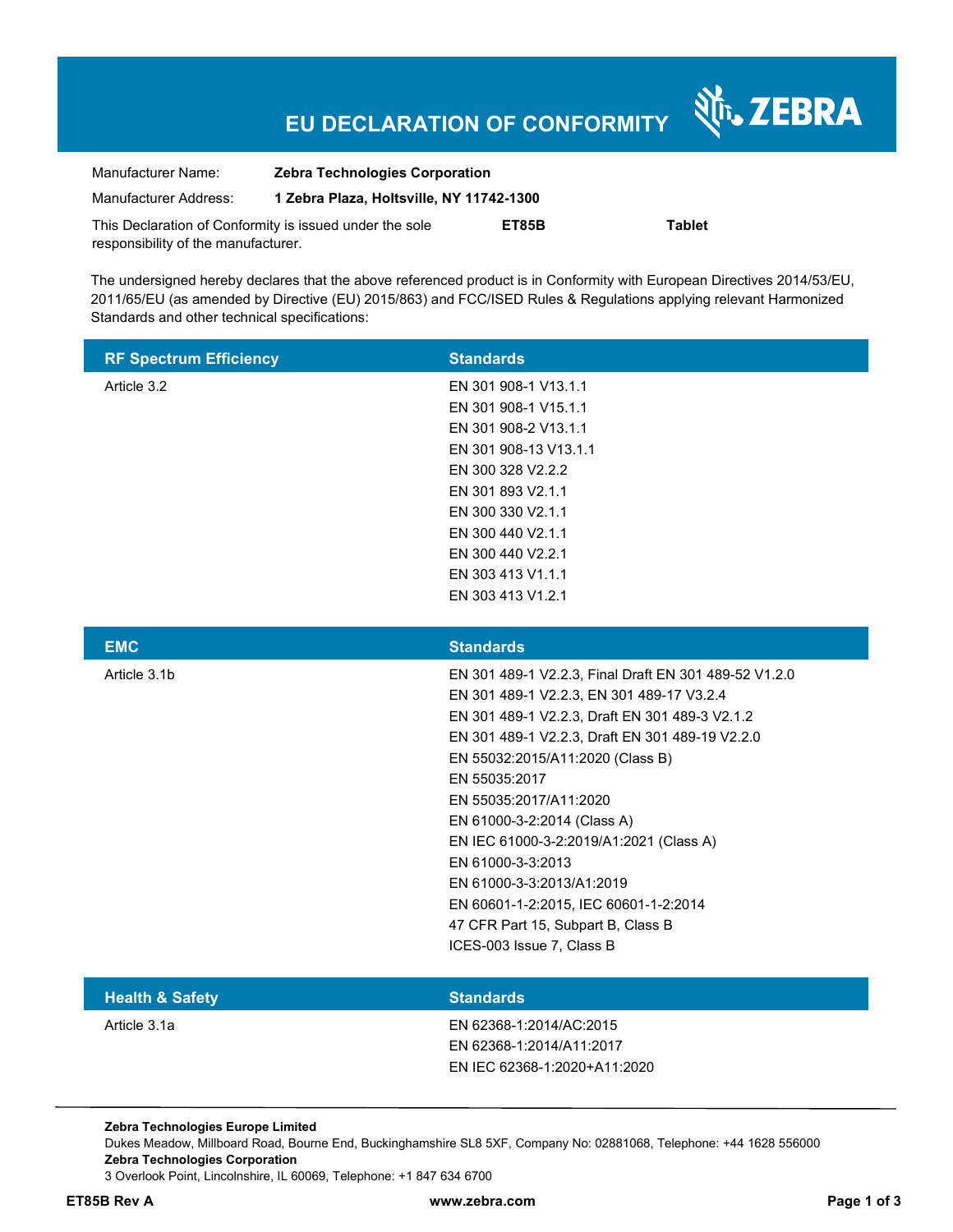

र्शे<sub>ं</sub> ZEBRA

#### **Environmental Standards**

EN IEC 63000:2018

With regard to Directive 2014/53/EU, the conformity assessment procedure referred to in Article 17.2(b) and detailed in Annex III has been followed with the involvement of the following Notified Body: **CTC advanced GmbH**, Untertürkheimer Str. 6 – 10 66117 Saarbrücken, Germany

EC-Type Examination Certificate number: T818951N-01-TEC

Assessed Articles: 3.1a, 3.1b, 3.2

US company representative for FCC Supplier's Declaration of Conformity (47 CFR Part 2.1071 to 2.1077) is Larry Zhou and can be reached at larry.zhou@zebra.com.

**Signed on behalf of Zebra Technologies Corporation** 

Place: Bourne End

*(Signature of authorized person)* Date of Affixing the CE Mark: 21 December 2021 Marco Belli Rev: A Sr. Manager, Regulatory Date: 21 December 2021

**Zebra Technologies Europe Limited**  Dukes Meadow, Millboard Road, Bourne End, Buckinghamshire SL8 5XF, Company No: 02881068, Telephone: +44 1628 556000 **Zebra Technologies Corporation**  3 Overlook Point, Lincolnshire, IL 60069, Telephone: +1 847 634 6700

**ET85B Rev A www.zebra.com Page 2 of 3**